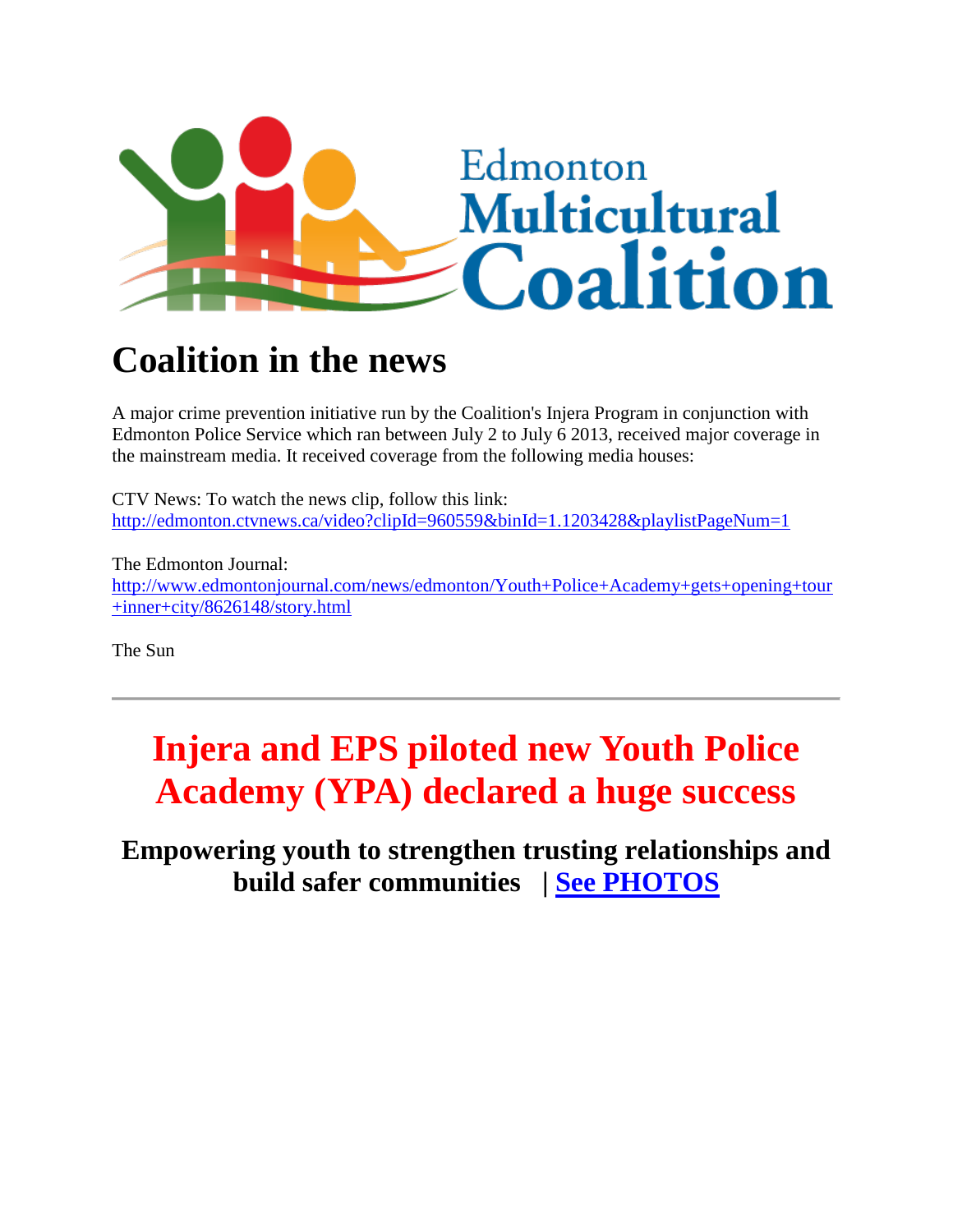

By Sanjaya Dhakal, Edmonton July 10 2013

The Injera Initiative is a community-partner project with the Edmonton Multicultural Coalition, the Edmonton Police Service, REACH Edmonton, and the City of Edmonton. The Injera Initiative with RIRI project of REACH Edmonton received the Alberta Crime Prevention Award in May 2013 for its innovative, grassroots approach to crime prevention.

The Edmonton Police Service, in partnership with the Injera Initiative, piloted the Youth Police Academy (YPA), which will strengthen trusting relationship and help empower teens and young adults in preventing crime and building safer communities. The goal of the Academy was to have all participants gain an understanding of how individuals, communities, and police work together to address crime issues. Participants become community safety ambassadors, who can assist their community in navigating and collaborating with police and civic agencies more effectively.

To help achieve this, youth underwent training in leadership development, conflict resolution, communication, and community capacity building, which will aid them in establishing lifelong